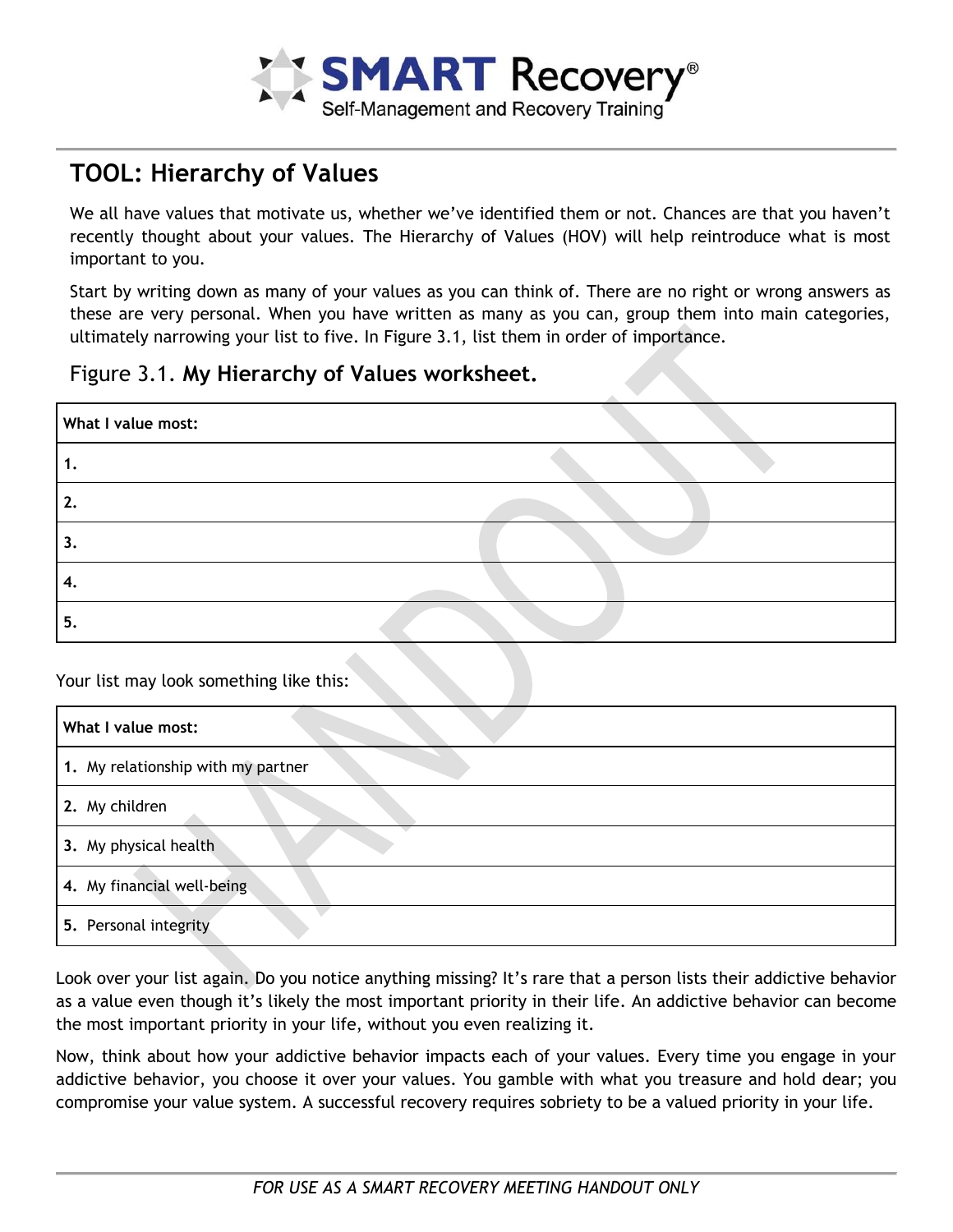

When people do this exercise, they often come away with an "ah ha" moment. At one SMART meeting, a woman who was new to recovery did this exercise with the help of the facilitator. When he asked her why alcohol wasn't on her list, she burst into tears. She hasn't had a drink since!

You may now have a clearer picture of how your addictive behavior affects what you value most. These next two exercises will help you look deeper into what you want for yourself and help you identify specific and important goals you want to achieve to bring more meaning to your life.

## **EXERCISE: The Three Questions**

Your goal is to stop using or acting out. Your desire to change is your motivation to stop your addictive behavior. It is sometimes hard to see a difference between what you *are* doing and what you could do differently to achieve your goals. This exercise can help you bring these two perspectives into focus so you can identify the discrepancy between them.

Ask yourself these questions:

- 1. What do I want for my future?
- 2. What am I currently doing to achieve that?
- 3. How do I feel about what I'm currently doing?

An example of answers to these questions:

- 1. What do I want for my future? *To be a good partner, parent, employee.*
- 2. What am I currently doing to achieve that? *Nothing, because I'm drunk and stoned all the time.*
- 3. How do I feel about what I'm currently doing? *Guilty, ashamed, depressed, frustrated, stressed, trapped.*

Now, answer the next two questions:

- 4. What could I do differently to achieve the future I want?
- 5. How would changing what I do or getting what I want make me feel?

Once you see the discrepancy between your feelings about what you're currently doing (2) and your feelings about changing your behavior (5), you can use that difference as further motivation to stop using. As you start to feel better about being abstinent, you feel more empowered to achieve your goal in #1: Be a good partner, parent, and employee.